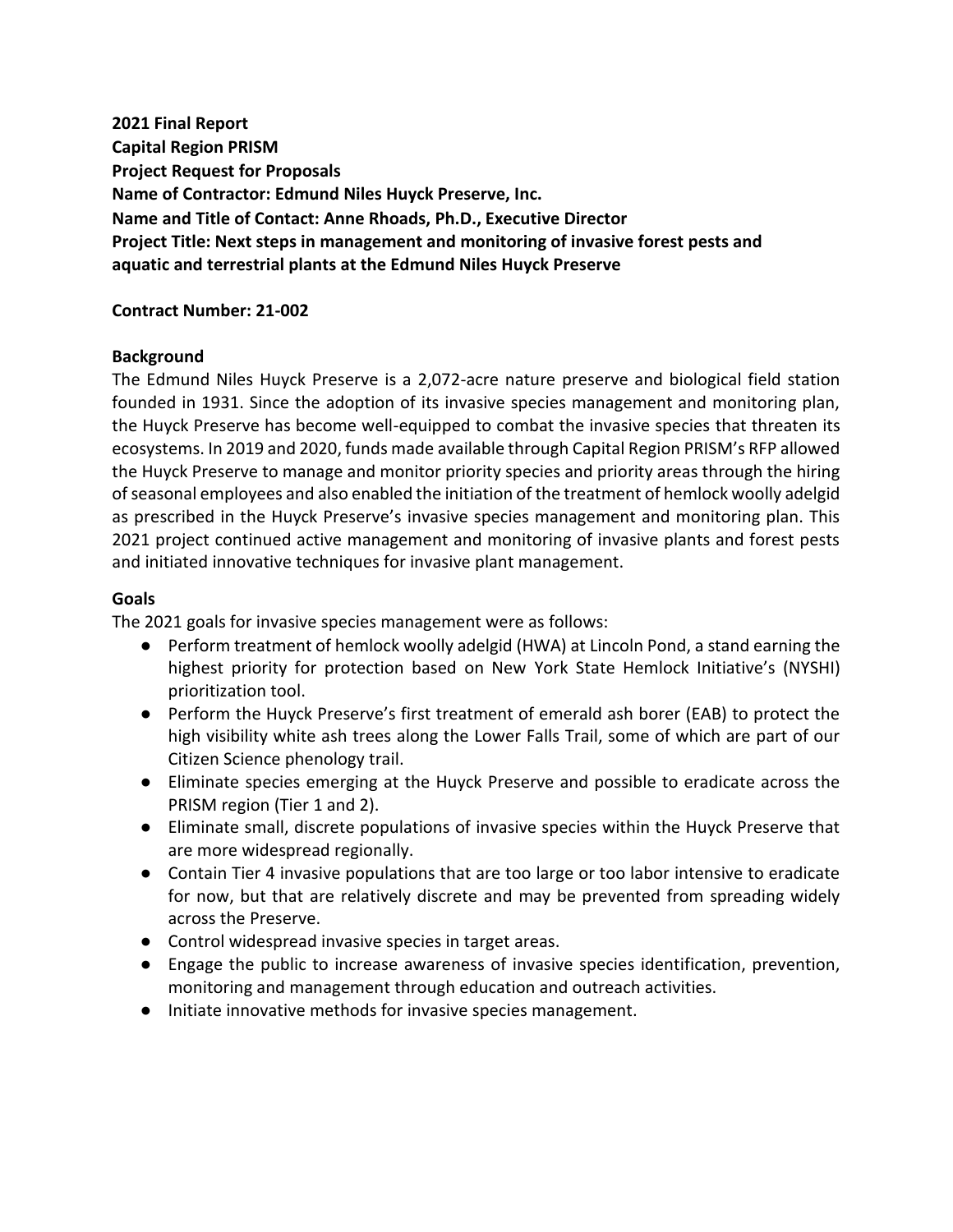## **Accomplishments**

We hired two seasonal invasive species employees under this RFP to work approximately nine weeks over the season. One assistant was a 2020 graduate of SUNY College at Geneseo. The other was an undergraduate student at SUNY Plattsburgh. An additional assistant was hired using residual staffing funds to complete an education brochure on invasive and native species.

Tools and equipment were purchased to employ innovative techniques for invasive species management including hardware cloth and a weed torch with propane.

Best management practices (BMP's) were followed when managing invasive species. The hemlock woolly adelgid and emerald ash borer treatments were performed by an experienced contractor using well-established BMP's. Invasive plant management was overseen by Huyck Preserve Executive Director Anne Rhoads and performed by Stewardship Coordinator Garrett Chisholm, with seasonal staff using only mechanical methods. When possible, all plant materials (including roots) were removed and bagged. For plants not removed completely, aboveground biomass was removed with a goal of reducing stored energy and eliminating the plant over a longer period. Following this idea, for shrubs too large to pull or dig, stems were cut near the ground and wrapped in black plastic. Herbaceous plants too widespread to eliminate were cut repeatedly. Fieldwork began on June 7, 2021 and managed areas were monitored every two to three weeks to check for regrowth, and subsequent resprouts were removed. Management activities were logged using iMapinvasives and in-house records were kept for each individual or patch including GPS coordinates, photos, size of patch if relevant, dates managed, activities performed, and people involved.

Additional photos of the 2021 management efforts can be found at https://www.huyckpreserve.org/2021-invasive-species-management-photos.html.

# **Priority I – Treat the Lincoln Pond Hemlock Stand for Hemlock Woolly Adelgid and the Lower Falls Trail for Emerald Ash Borer.**

1. A significant result of this RFP was the treatment of HWA at Lincoln Pond and EAB at the Lower Falls Trail. The treatment of HWA at Lincoln Pond will help us protect an old-growth stand of trees, the water quality of Lincoln Pond and Lake Myosotis (a public drinking water supply), and the view from and integrity of the second most used trail at the Preserve that also serves as our main trail for education programs. This treatment was imperative in slowing the spread of HWA to other stands at the Preserve and across the region.

CGL Arbor Services (Angelo Schembari) was hired to perform the chemical application which was performed on June 2, 3, and 7, 2021. Trees >8-inch dbh and with a live crown ratio ≥30% were treated in an area delineated by Huyck Preserve staff prior to treatment. Treated trees were marked by the contractor using aluminum tags which included a red paint splash indicating the year of treatment. The primary treatment method was directed basal bark spray using imidacloprid and dinotefuran (Safari) insecticides (Fig. 1). 350 trees were treated using basal bark spray, totaling 5,775 inches. Ten trees totaling 171 inches within 15-feet from Lincoln Pond were injected with imidacloprid via Quik-Jet Air tool and Arborplugs.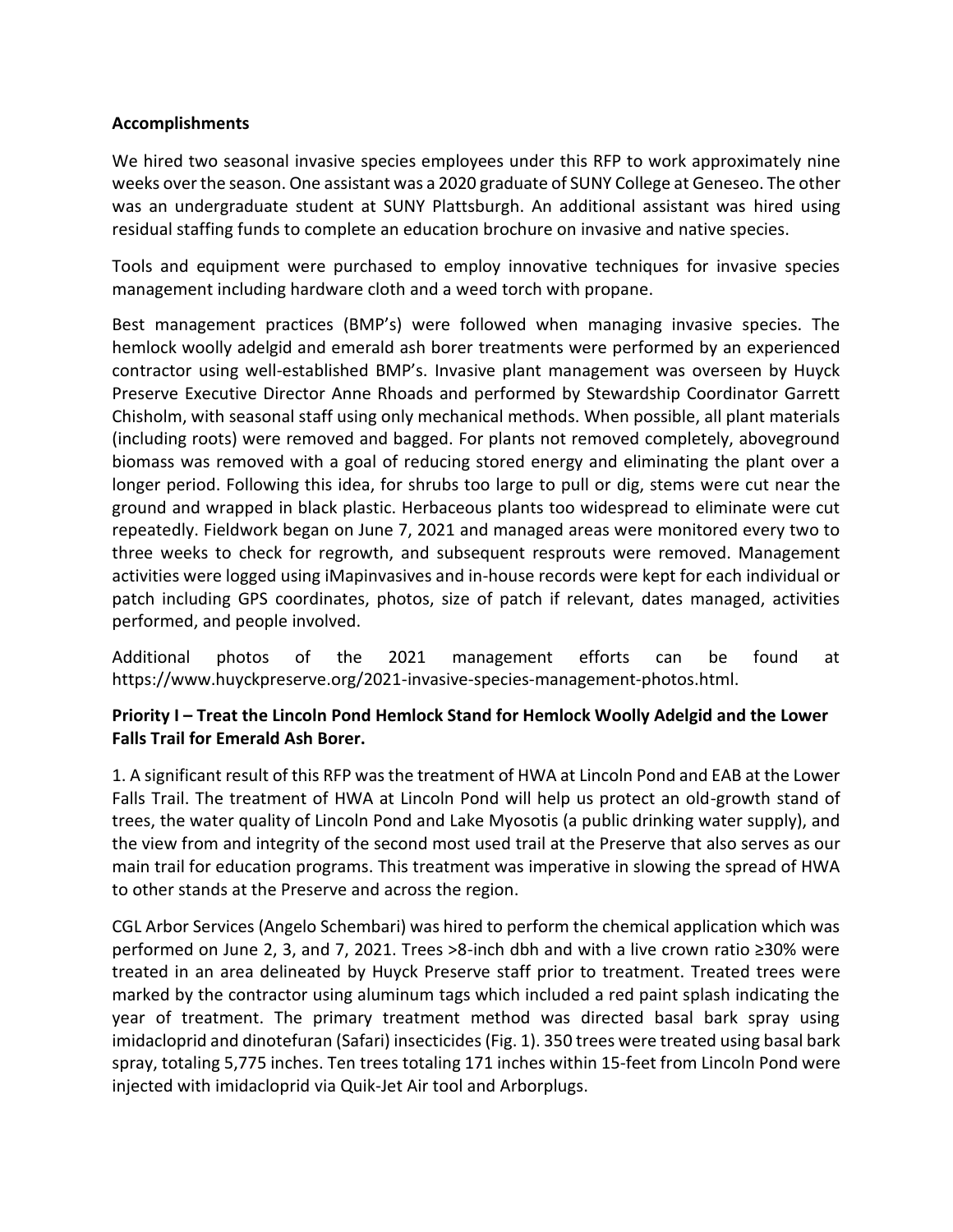Select white ash trees with a high likelihood of positive response to chemical treatment were treated using emamectin benzoate injection along the Lower Falls Trail by CGL Arbor Services in June of 2021. Three trees were treated using this method, totaling 29 inches.



## **Fig. 1 HWA treatment area at Lincoln Pond (L) and application of basal bark spray (R)**

## **Priority II – Eliminate species emerging at the Huyck Preserve and possible to eradicate across the PRISM region (Tier 1 and 2).**

1. Five patches of yellow archangel (*Lamiastrum galeobdolon*) were removed in 2019, with only two resprouts occurring in 2020. This year, no resprouts were found. Continued monitoring of yellow archangel will ensure eradication of the species from the Preserve. No additional Tier 1 or Tier 2 species were found in 2021.

## **Priority III - Eliminate small, discrete populations of invasive species within the Huyck Preserve that are more widespread regionally.**

1. No resprouts were found from the original patch of bishop's goutweed (*Aegopodium podagraria*) managed in 2019 and 2020. In the second patch discovered in 2020, almost eighty resprouts were found during initial monitoring. Even with removal of the root system, resprouts continued to appear about every three weeks after initial management began in June. Diligent monitoring and regular management of the 2020 patch will help with the eradication of the population. Additional methods may be employed in the future.

2. In June 2021, 20 young February daphne (*Daphne mezereum)* plants were found and their roots and leaves were removed, showing a 20% reduction in the population from 2020. No resprouts were found during follow-up monitoring.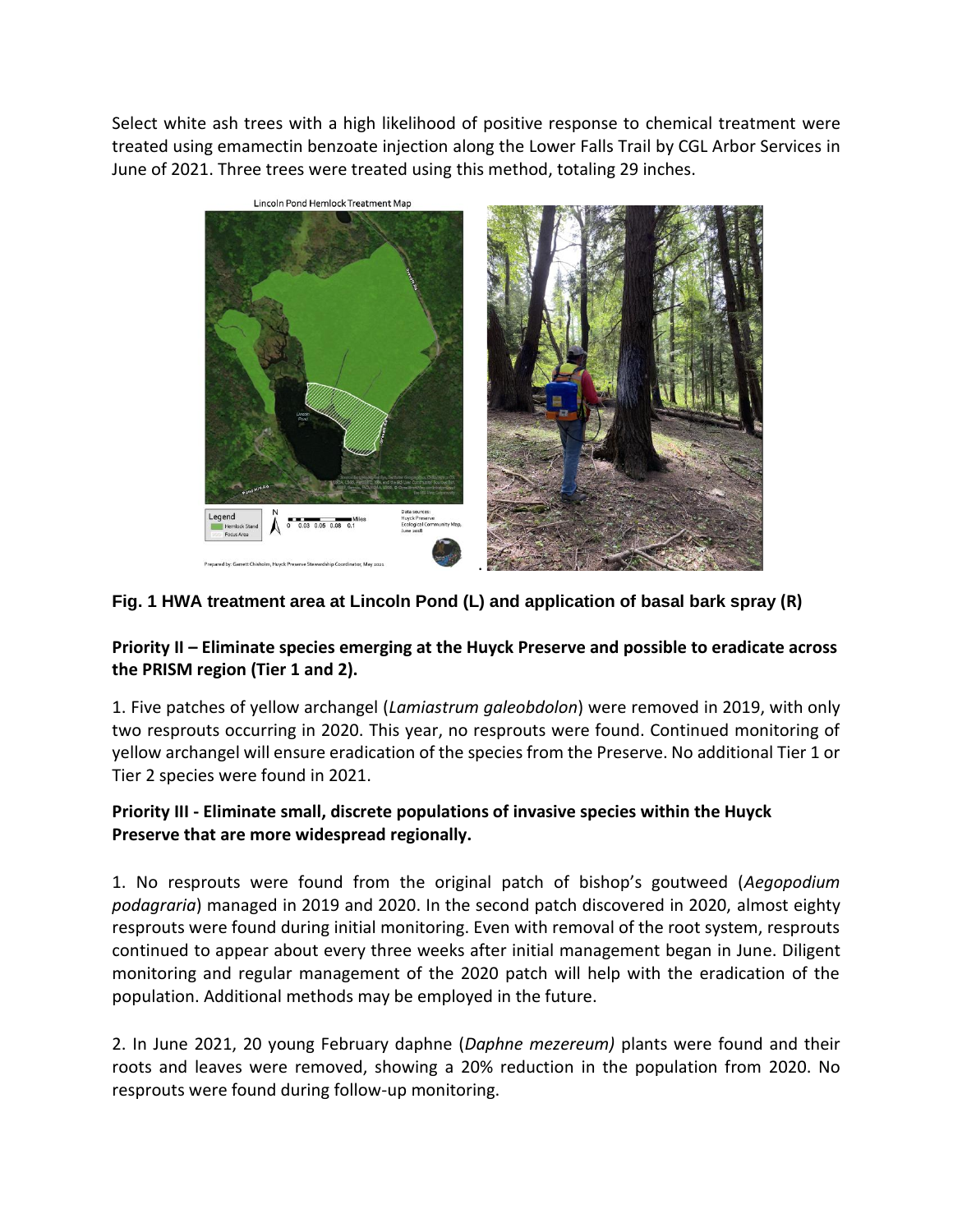3. False spiraea (*Sorbaria sorbifolia)* is found in two locations at the Huyck Preserve. The smaller patch of false spiraea at Wheeler Watson cemetery was monitored and managed for resprouts on a biweekly basis. Density of resprouts was reduced after each visit, with no visible above ground biomass by August. After first accomplishing complete above ground biomass removal in 2020, the second, larger patch of false spirea contained much smaller resprouts in summer 2021. Grass weed cutters were used to remove above ground biomass in June and July. With a similar crew, this effort took nine days less than in 2021, showing that management is impacting the population. Extensive root systems will necessitate diligent monitoring and management over multiple years.

4. European privet (*Ligustrum vulgare*) was originally planted along the driveway to the Huyck Preserve's Lake Myosotis. Since management began in summer 2019, shrubs have not flowered or set fruit. Shrubs were cut again in summer 2020 and 2021. Complete shrub removal is a priority.

5. Only seven individuals of autumn olive (*Elaeagnus umbellata)* needed to be managed in 2021, equating to an almost 82% reduction since management began in 2019. Five individuals were incidentally found, cut, and solarized with black plastic.

6. The above and below-ground biomass of the three common barberry (*Berberis vulgaris)* plants that required additional management from 2020 was removed in 2021. No further resprouts were found. Six individuals were incidentally found and treated in 2021, two of which were solarized with black plastic because of their large size.

7. Burning Bush (*Euonymus alatus)* is found in close proximity to the Visitors' Center and Ordway House, where it was once planted. Though solarizing kept the four large individuals managed in 2020 at bay, root sprouts were found in close proximity to the stumps, revealing eradication will not be possible without the complete removal of the root system. Time will be dedicated in early spring 2022 for full removal of remaining root systems.

8. Management and monitoring efforts of water chestnut (*Trapa natans*) on Lincoln Pond have resulted in an almost 90% reduction in the population since initial discovery and management in 2018. A total of eight mature plants were found and removed in 2021. No further individuals were found on monitoring visits during the growing season. Eradication will be possible through close following of BMP's to reduce the long-lasting seed back in the pond bottom.

9. Management of Eurasian watermilfoil (*Myriophyllum spicatum*) and curly-leaf pondweed (*Potamogeton crispus*) on Lake Myosotis in 2021 revealed the severe limitations of non-chemical control of these two species. Hand pulling that occurred in 2020 was nearly impossible because of the high water level from significant rain throughout the growing season. Both species were monitored weekly to ensure their populations remained on the north side of the lake, and "rakes" were used when possible to remove biomass. Strict weekly monitoring and management should continue and alternative management techniques should be considered in 2022. It should be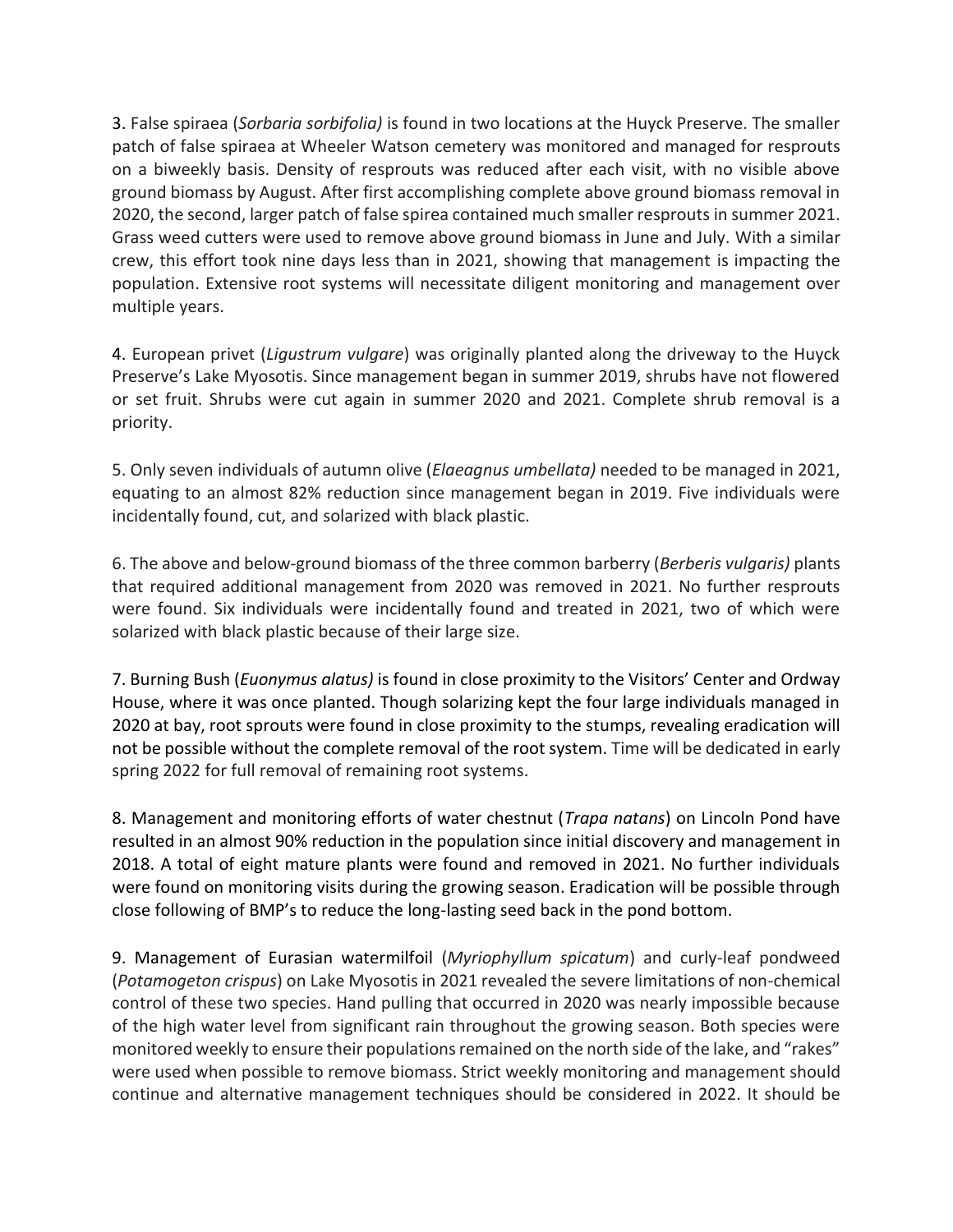noted that density of the patch appears to be reduced since removal of nearly all above ground biomass in 2020.

**Priority IV. Contain Tier 4 invasive populations that are too large or too labor intensive to eradicate for now, but that are relatively discrete and may be prevented from spreading widely across the Preserve.**

1. Small patches of pale swallow-wort (*Vincetoxicum rossicum)* were hand-pulled and roots were dug up along the Wheeler Watson Trail with the goal of eradication. Since 2019, this patch has seen a 20% reduction in size as a result of hand pulling efforts. The larger patch along the Loop One Trail was approximately 30% managed by cutting back above ground biomass before seed set. This work was done with the assistance of a week-long stewardship crew. The goal for Loop One Trail is containment, but this will not be possible without an increase in our workforce.

2. In 2021, four patches of black swallow-wort (*Vincetoxicum nigrum*) were hand-pulled and roots were dug up. One of these patches had not been managed in 2020 due to size, but we were able to see a complete elimination of its above-ground biomass in 2021.

3. All four patches of phragmites (*Phragmites australis*) were managed in 2021 by cutting stems below the waterline when possible, and all other plants were broken at the base and pushed over. With subsequent monitoring, two patches needed repeated management approximately 30 days later due to their rapid growth. Experimental management in 2020 using swatches of carpeting continued to be successful as it continued to prevent that portion from regrowing in 2021.

# **Priority V. Control widespread invasive species in target areas**

1. Intensive mechanical management of two patches of Japanese knotweed (*Reynoutria japonica*) began in 2019 and was repeated in 2020. On three occasions, both patches were cut to the ground and all biomass bagged and removed. This protocol was followed in 2021 until our hardware cloth study was begun (see innovative efforts section). The two additional patches discovered in 2020 continued to be managed through biomass removal.

2. Management of Japanese barberry (*Berberis thunbergii*) in 2021 consisted of removing or cutting back approximately 40 individual plants from the most heavily-trafficked trails at the Preserve, especially along Lincoln Pond Trail and Lake Trails East and West. This species was a focus for our week-long high school stewardship crew, so significant progress was made. Bushes were cut back to the base and, when possible, roots were removed.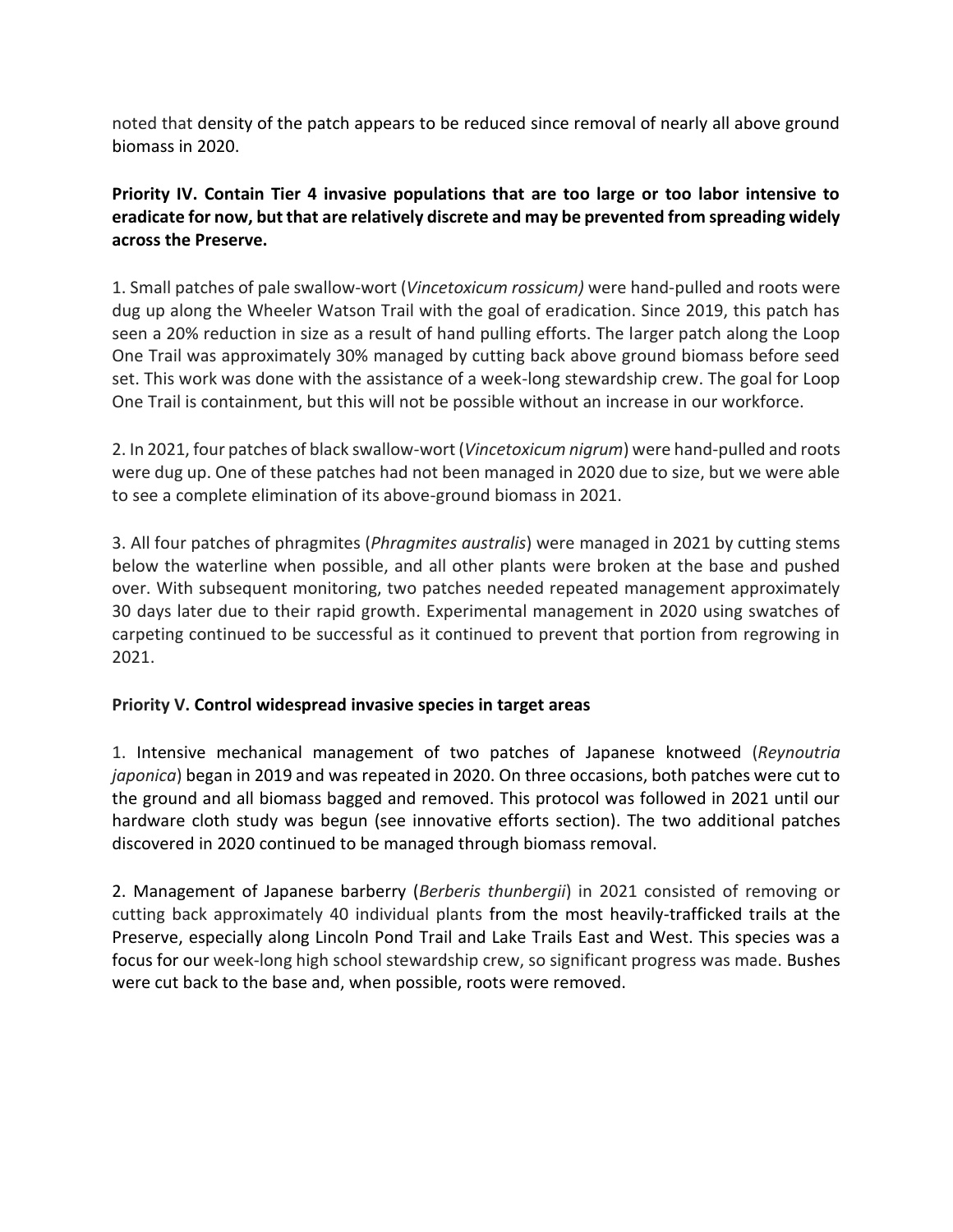## **Priority VI. Innovative Efforts**

#### 1. Weed Torch

Per recommendations through our partners in EMMA (Environmental Management and Monitoring Alliance), a weed torch was purchased and used to assist in invasive species management. Stewardship Coordinator Garrett Chisholm was trained in using a weed torch by Budd Veverka at Mianus River Gorge. Following recommendations by Budd and BMP's outlined by Lower Hudson (LH) PRISM, the weed torch was used for management of Japanese and common barberry, multiflora rose, and autumn olive in areas of ecological significance and high visibility around Lake Myosotis and Lincoln Pond. Individual plants were cut back to the base using loppers and, after 30 days, resprouts were sprayed with water and then briefly "blasted" using the weed torch (Fig. 2). Follow-up monitoring occurred another 30 days after flame treatment, and no further resprouts were identified. The location of each plant that was flame treated was marked using fluorescent pink tape to ensure they can be monitored again in early spring 2022.



**Fig. 2 Multiflora rose before, during, and after flame treatment (L-R)**

2. Hardware Cloth and Japanese Knotweed

A project was designed to test the effectiveness of hardware cloth in Japanese knotweed management. Regular management of the two patches at the core of the Preserve following BMP's outlined in our invasive species management at the beginning of the season. On July 13, 2021, above-ground biomass was removed and hardware cloth was laid out across one of the two patches at the core of the Preserve (experimental plot). The other patch had above-ground biomass removed but no hardware cloth installed (control plot). Four study plots were created in both the experimental and control plots (Fig. 3).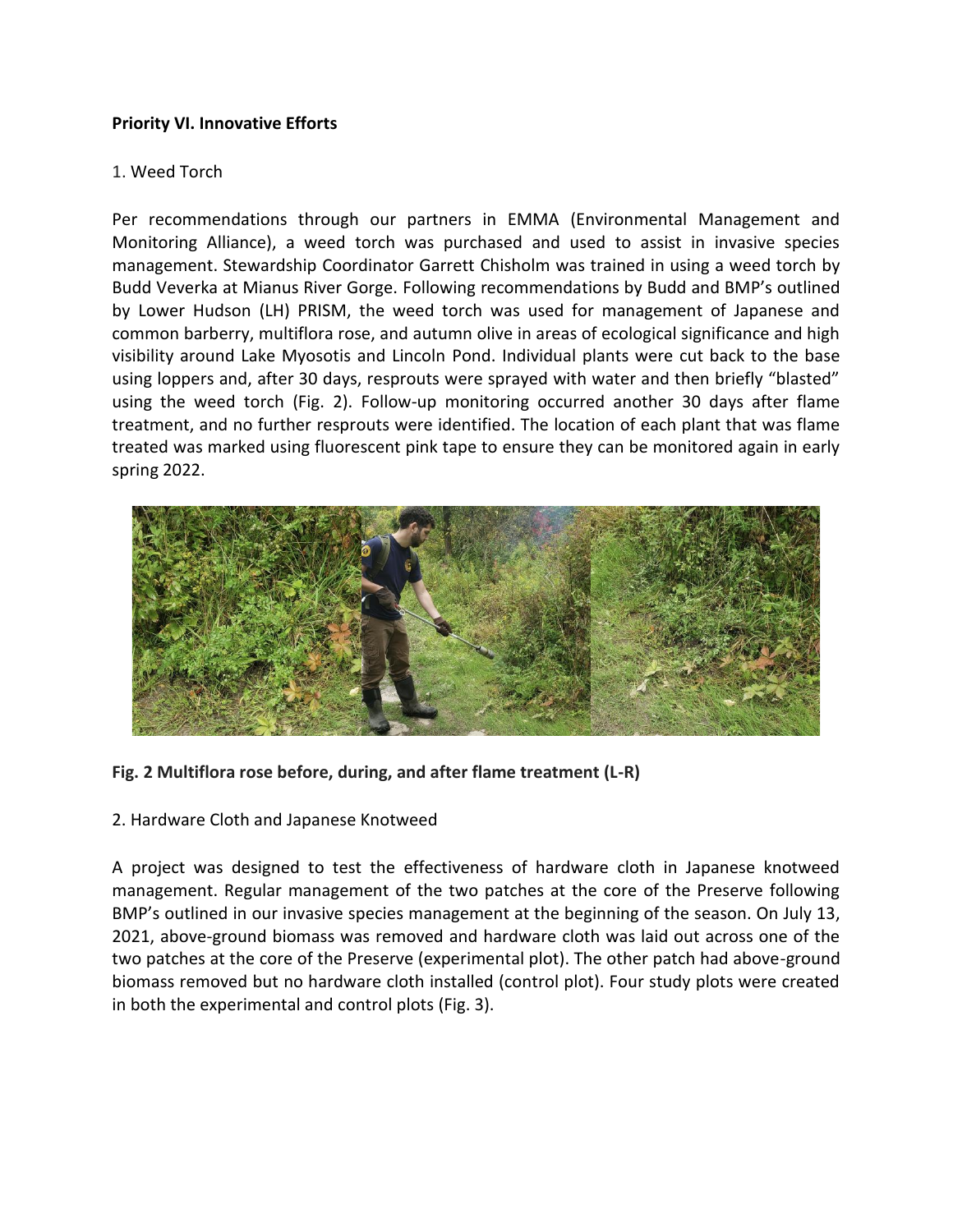

# **Fig. 3 Experimental Japanese knotweed plot after removal of above-ground biomass (L) and after installation of hardware cloth (R)**

After 30 days, the number of individual stems in each plot was counted and their heights recorded. Initial results showed there to be more stems but shorter individuals in the experimental plot compared to the control plot (Figs. 4 and 5). Both of these responses may be a reaction to stress caused by the hardware cloth, but more information will be gathered through future monitoring. Results from monitoring over a period of years will guide future management of Japanese knotweed at the Preserve and provide valuable information to partners at PRISM and EMMA as well as community members. If effective, the use of hardware cloth would dramatically decrease the labor involved in manual knotweed management, provide an alternative to chemical management, and be especially valuable in more remote stands.



#### **Fig. 4 Average number of stems of Japanese knotweed in experimental and control plots**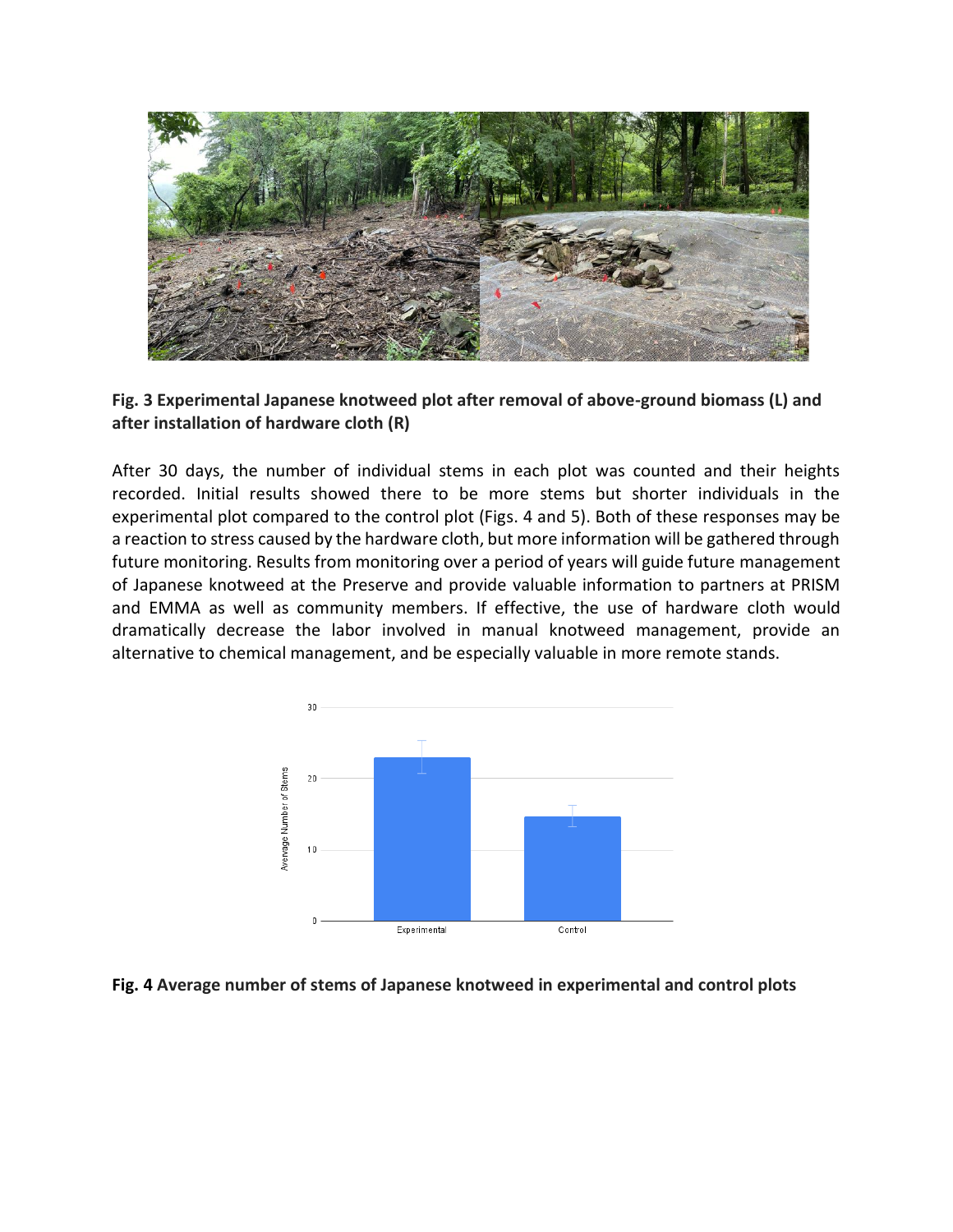

# **Fig. 5 Average height (cm) of Japanese knotweed individuals in experimental and control plots**

# **Priority VI. Education and Outreach**

Education is one of the Huyck Preserve's core mission areas. With fewer Covid-19 restrictions in 2021, we incorporated invasive species management into more education programs and public events. A paddle event on Lake Myosotis in June focused partially on the invasive species that inhabit the lake and its surrounding forest edge. Stewardship Coordinator Garrett Chisholm visited Nature Study for elementary students in July with a lesson around invasive species. Students examined Asiatic bittersweet and began to understand how invasive species can be introduced. A public hike held in collaboration with NYSHI in October focused on hemlock woolly adelgid identification and threats.

Perhaps the most significant educational opportunity created in 2021 was the introduction of our new Stewardship Internship for High School Students. This program was focused entirely on invasive species identification, monitoring, and management. Not only did the program provide the students' first experience with invasive species and their threat to biodiversity, it provided a productive workforce to support the invasive species team. The group's work made a real difference to the health of the Preserve's natural communities during the five-day program as they were able to tackle larger populations of invasive plants (Asiatic bittersweet, multiflora rose, Japanese barberry, and Eurasian watermilfoil), than would have been possible with a smaller crew.

We also continued education around invasive species through our Adopt-a-Trail program where we have 14 volunteer trail stewards monitoring our 12+ miles of trails and performing light trail maintenance which includes invasive species management. A list of watch species for the Huyck Preserve including Capital Region PRISM Tier 1 and Tier 2 species was created and shared with the volunteer trail stewards during their spring training.